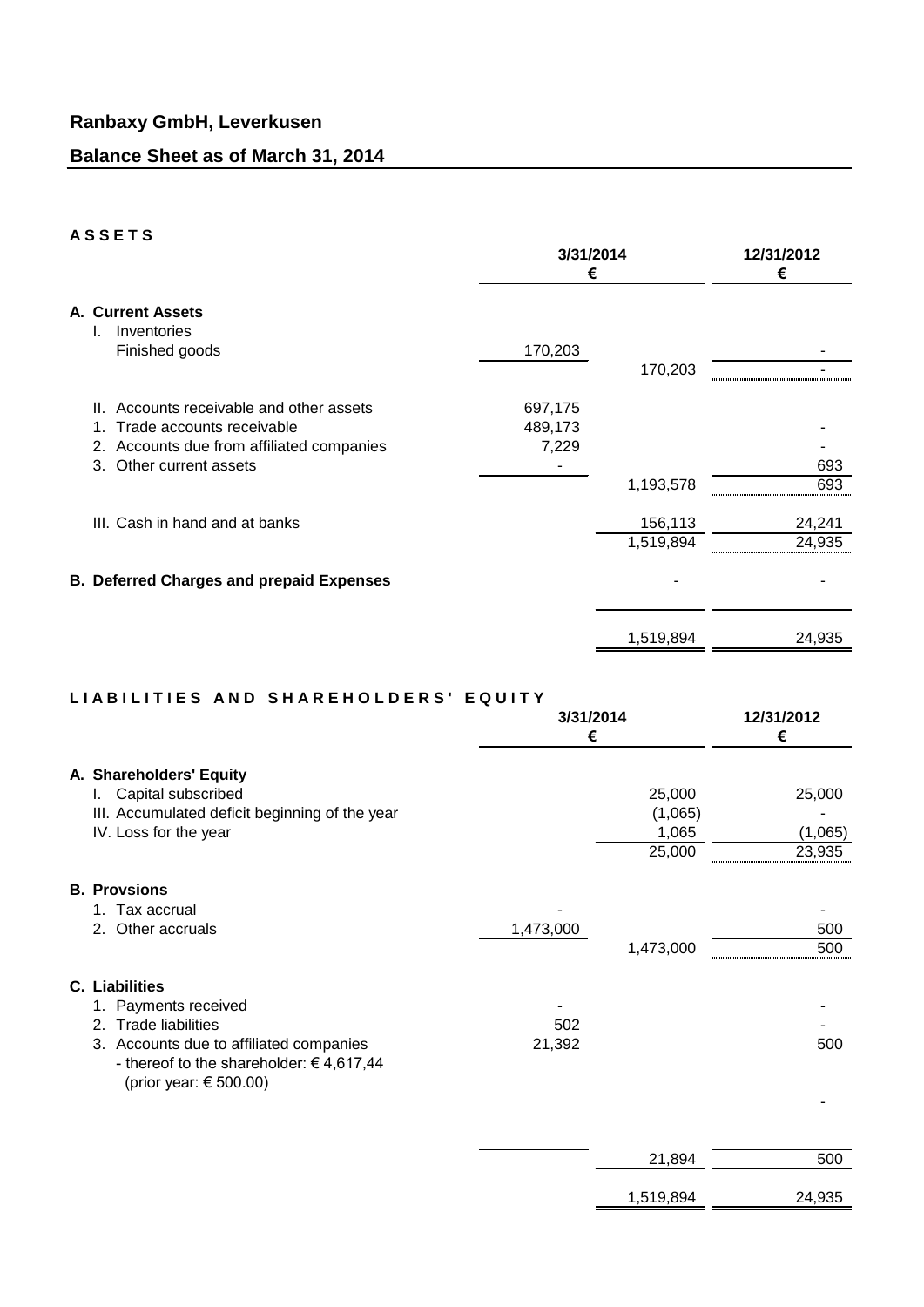### **A S S E T S**

|                                                                 |                                                                                                                                                       | 3/31/2014<br><b>INR</b>             |                           | 12/31/2012<br><b>INR</b> |
|-----------------------------------------------------------------|-------------------------------------------------------------------------------------------------------------------------------------------------------|-------------------------------------|---------------------------|--------------------------|
| <b>A. Current Assets</b><br>Inventories<br>I.<br>Finished goods |                                                                                                                                                       | 13,951,040                          | 13,951,040                |                          |
|                                                                 | Accounts receivable and other assets<br>Ш.<br>Trade accounts receivable<br>Accounts due from affiliated companies<br>2.<br>Other current assets<br>3. | 57,145,519<br>40,096,179<br>592,547 | 97,834,244                | 50,244<br>50,244         |
|                                                                 | III. Cash in hand and at banks                                                                                                                        |                                     | 12,796,162<br>124,581,447 | 1,756,611<br>1,806,855   |
|                                                                 | <b>B. Deferred Charges and prepaid Expenses</b>                                                                                                       |                                     |                           |                          |
|                                                                 |                                                                                                                                                       |                                     | 124,581,447               | 1,806,855                |

#### **L I A B I L I T I E S A N D S H A R E H O L D E R S ' E Q U I T Y**

|                                                                                                                                                                                        | 3/31/2014<br><b>INR</b> |                                               | 12/31/2012<br><b>INR</b>            |
|----------------------------------------------------------------------------------------------------------------------------------------------------------------------------------------|-------------------------|-----------------------------------------------|-------------------------------------|
| A. Shareholders' Equity<br>I. Capital subscribed<br>III. Accumulated deficit beginning of the year<br>IV. Loss for the year                                                            |                         | 2,049,180<br>(87, 328)<br>87,328<br>2,049,180 | 1,811,594<br>(77, 203)<br>1,734,391 |
| <b>B. Provsions</b><br>1. Tax accrual<br>2. Other accruals                                                                                                                             | 120,737,705             | 120,737,705                                   | 36,232<br>36,232                    |
| C. Liabilities<br>1. Payments received<br>Trade liabilities<br>2.<br>3. Accounts due to affiliated companies<br>- thereof to the shareholder: INR 4,617,44<br>(prior year: INR 500.00) | 41,140<br>1,753,421     |                                               | 36,232                              |
|                                                                                                                                                                                        |                         | 1,794,561                                     | 36,232                              |

124,581,447 1,806,855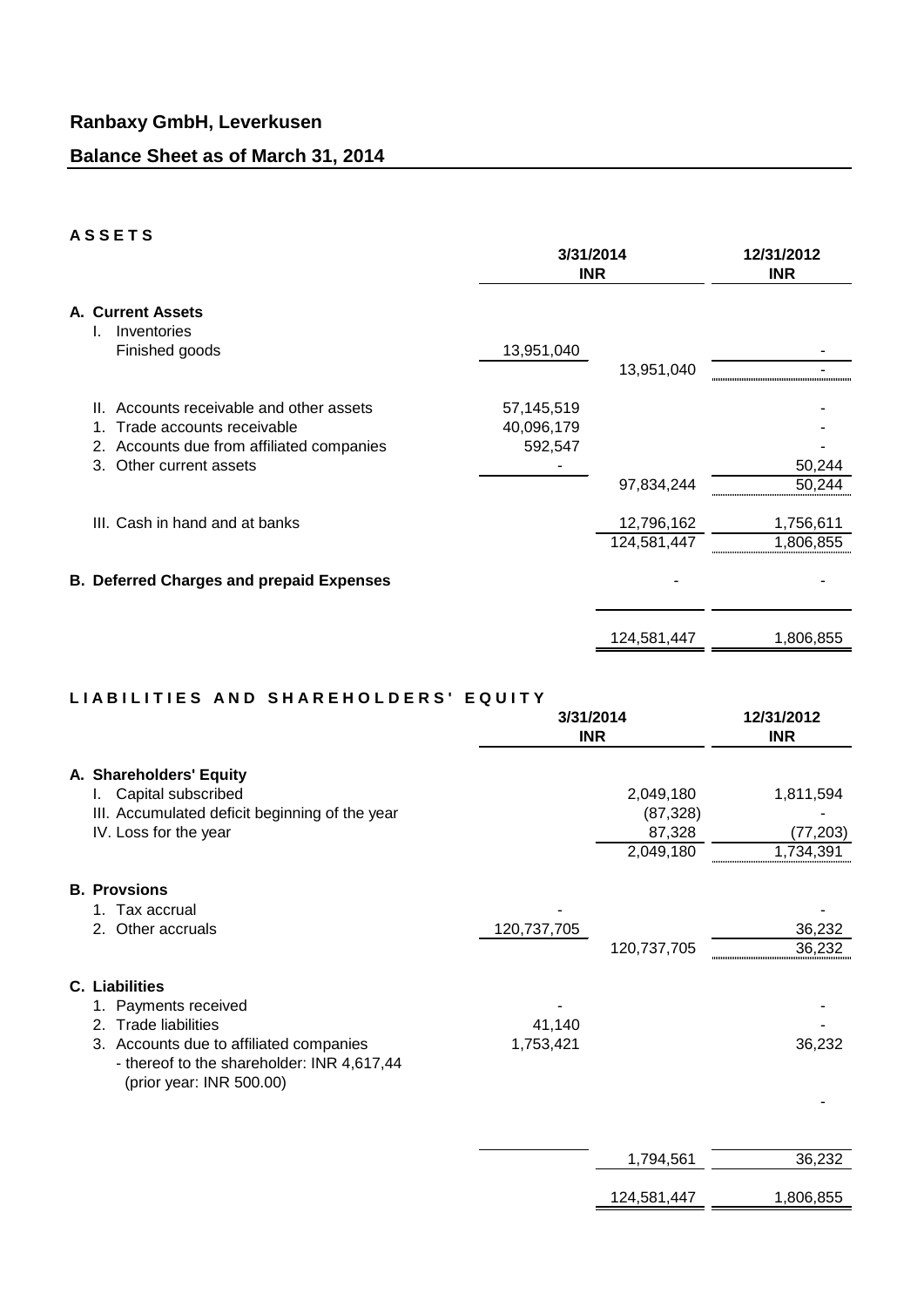# **Ranbaxy GmbH, Leverkusen**

## **Profit and Loss Account for the period from January 1, 2013 to March 31, 2014**

|                                                                           | 2013/2014<br>€ | 2012<br>€ |
|---------------------------------------------------------------------------|----------------|-----------|
| 1. Sales                                                                  | 315,136        |           |
| 2. Other operating income                                                 | 10             |           |
| 3. Cost of materials<br>Cost of raw materials, supplies and trading stock | (293, 397)     |           |
| 4. Other operating expenses                                               | (23, 978)      | (1,065)   |
| 5. Income transfer acc. to profit transfer agreement                      | 3,295          |           |
| <b>6. Operating Result</b>                                                | 1,065          | (1,065)   |
| 7. Taxes on income                                                        |                |           |
| 8. Other taxes                                                            |                |           |
| 9. Net income / (Net loss)                                                | 1,065          | (1,065)   |